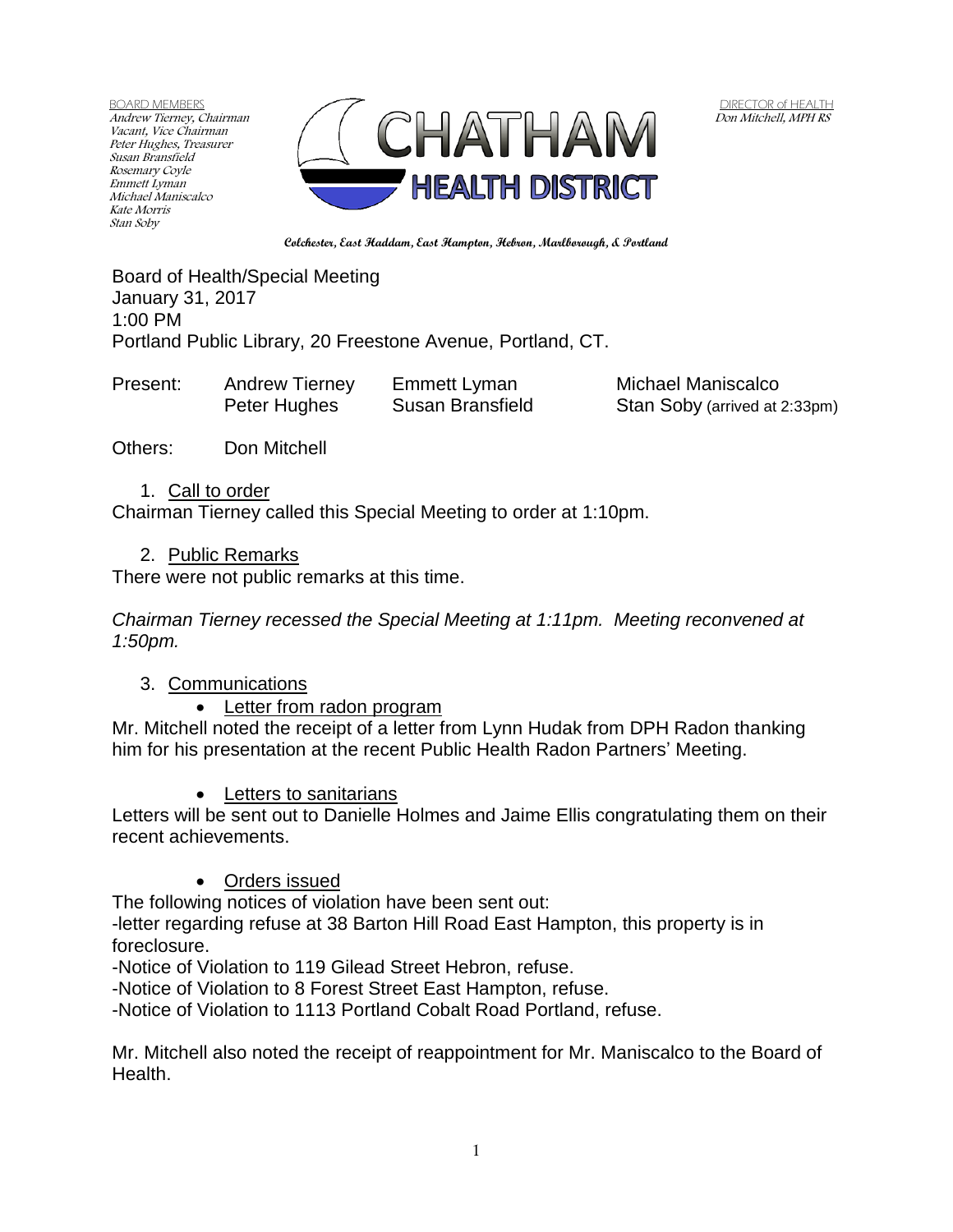# 4. Director of Health Report

Mr. Mitchell stated that a new vehicle will soon be purchased.

# • Radon Program

Mr. Mitchell stated that radon kit requests have increased, predominantly in East Hampton and Colchester. Mr. Mitchell stated that 5 of the first 17 results have come back high.

## • Audit

Mr. Mitchell stated that he spoke with George Sinnamon and the audit is complete and a pdf was sent. Hard copies will be available for next meeting.

# FDA Grant

Mr. Mitchell stated that the FDA Grant has been received..

# 5. 2017-2018 Budget Adoption

Mr. Maniscalco presented "Proposed Amendment to the 2017-2018 Chatham Health Budget (Attachment 1). Mr. Maniscalco stated that a 4.6% Chatham Health District budget increase would be challenging for the Town of East Hampton. Mr. Maniscalco stated that staff has done a great job. However, in light of the challenging fiscal scenarios municipalities are being faced with that the proposed salary increase not be implemented as presented in Version 2 of the proposed budget. Mr. Maniscalco's proposed amended budget would call for 2% salary increase across the Board. Mr. Maniscalco stated that the changes in his amended budget would bring the overall increase down to 3.88%.

## **Motion was made by Mr. Maniscalco, seconded by Ms. Bransfield, to accept the amended budget.**

Mr. Mitchell challenged the flat increase of the salaries for the Sanitarian II's and the new proposed position of Office Manager/Bookkeeper.

Discussions were held regarding comparing municipality collective bargaining and salary increases, position reclassifications/promotions due to new certifications and increased responsibilities, and concerns for potential per capita cuts. Discussion was also held regarding the proposed Version 1 budget prepared by Mr. Mitchell and the reduced proposed Version 2 budget prepared following a meeting between Chairman Tierney, Mr. Hughes, and Mr. Mitchell.

## **Following discussion, vote failed 1-4, with Mr. Lyman, Ms. Bransfield, Mr. Tierney, and Mr. Hughes opposed.**

## **Motion was made by Mr. Hughes, seconded by Mr. Tierney, to adopt the 2017- 2018 Budget as presented (with calculation corrections as noted during the public hearing)(Attachment 2). Vote passed 4-1, with Mr. Maniscalco opposed.**

6. Chatham Health Fee Schedule Adoption

Mr. Hughes expressed concern that even with the change in fees for temporary events he feels the fee is still too low based on the amount of staff time associated with some of the larger events.